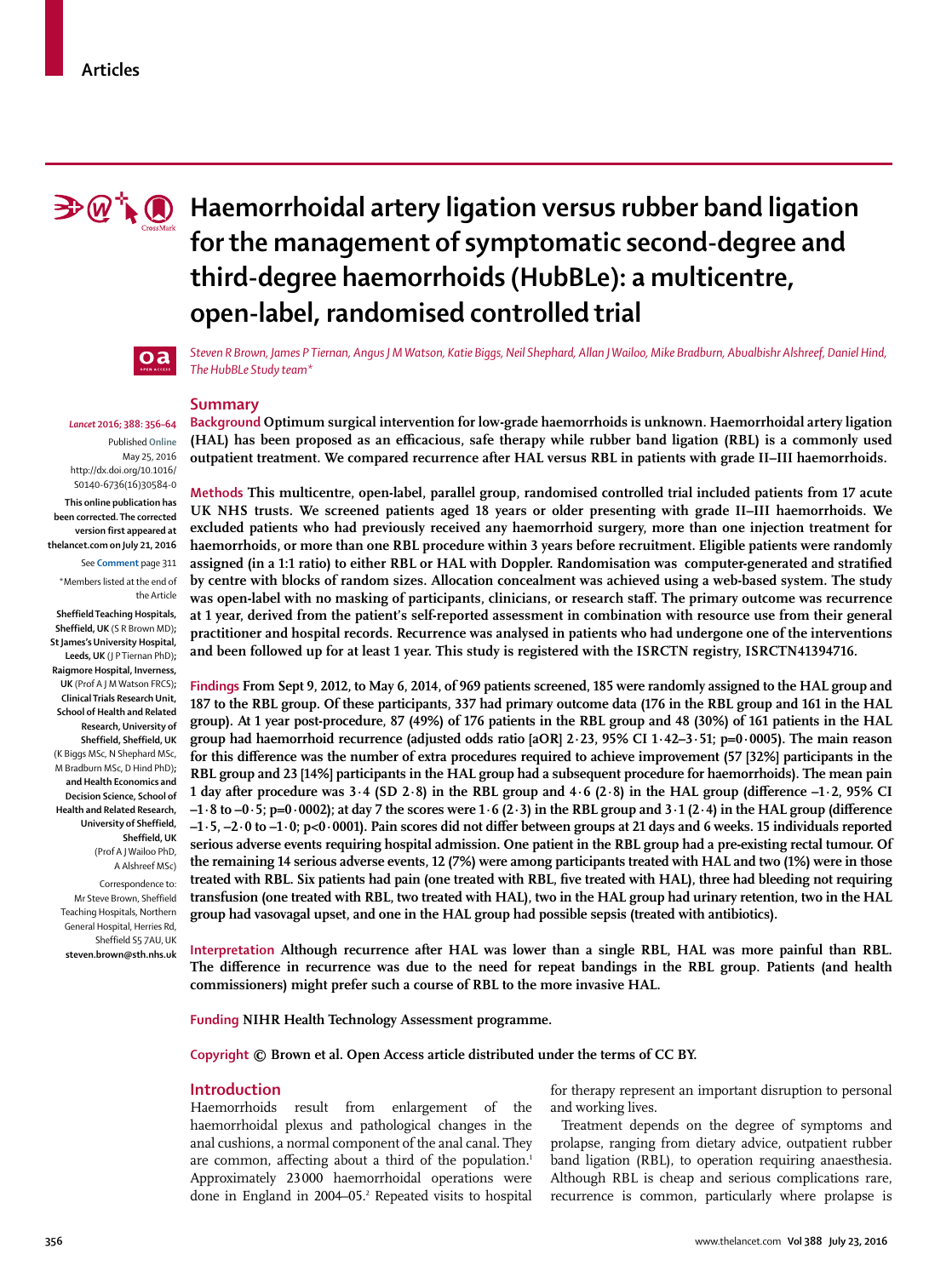# **Research in context**

## **Evidence before this study**

Haemorrhoidal artery ligation (HAL) is a relatively new procedure that has become increasingly established as a treatment for haemorrhoids. A NICE overview in 2010 and four systematic reviews published between 2009 and 2015 highlight the lack of good quality data as evidence for the advantages of the HAL technique. The reviews included five randomised trials, two comparative cohort trials, and 21 cohort studies. From these reviews, the pooled recurrence rate for HAL ranged from 11% to 17·5%. A commonly used technique for treatment of early grade haemorrhoids is rubber band ligation (RBL). This technique is simple and easy to carry out, requiring no anaesthetic and with rapid recovery. It is the obvious comparator for treatment of early grade haemorrhoids. To date, there have been no randomised trials that have compared HAL with RBL.

#### **Added value of this study**

We did a multicentre, parallel-group randomised controlled trial of 370 patients comparing HAL with RBL. The recurrence rate for HAL was significantly lower than for RBL (30% *vs* 49%, p=0·001) at 12 months. Further treatment was required in 31% of the RBL group and 15% of the HAL group (adjusted odds ratio

substantial.<sup>3</sup> Patients often require further banding.<sup>3</sup> Although variations exist (eg, ligasure haemorrhoidectomy), surgery is usually traditional haemorrhoidectomy or a stapled haemorrhoidopexy, both requiring anaesthesia. Traditional haemorrhoidectomy is associated with considerable postoperative discomfort, sometimes necessitating admission to hospital and delayed return to normal activity, but recurrence is low. Stapled haemorrhoid opexy has a slightly higher recurrence rate but patients return to normal activity more quickly than with traditional haemorrhoidectomy.4

An alternative treatment is haemorrhoidal artery ligation (HAL). Although requiring anaesthesia, evidence suggests a recovery similar to RBL, but an effectiveness that approaches the more intensive surgical options. As a consequence, the HAL procedure has gained popularity, with more than 5000 procedures carried out in the UK per year (manufacturer communication).

Estimates of HAL efficacy come from several randomised trials, four systematic reviews,<sup>5-8</sup> and one overview by the National Institute for Health and Care Excellence (NICE).<sup>9</sup> All publications highlight the lack of good quality data as evidence for the advantages of the technique. To our knowledge, there are no existing randomised trials comparing HAL with RBL.

We aimed to establish the clinical and costeffectiveness of HAL compared with RBL in the treatment of symptomatic second-degree and thirddegree haemorrhoids. The primary objective was to compare patient-reported symptom recurrence 12 months after intervention.

[aOR] for further procedure 2·86, 95% CI 1·65–4·93; p=0·0002). 18% of the RBL group required a second banding session within the year. Excluding these patients as recurrence if they reported improvement or cure at 1 year resulted in a larger reduction of our recurrence rate for RBL and no statistical difference between the groups (HAL 30% *vs* RBL 37·5%, aOR 1·35, 0·85–2·15; p=0·20). Quality of life, symptom severity score, continence score, and complications occurred at a similar frequency. Pain was greater and lasted longer after an HAL procedure. The health-care cost analysis was striking. In the base case results, HAL was around £1000 more expensive and is highly unlikely to be cost-effective at the £20 000-30 000 threshold.

# **Implications of all the available evidence**

The results of this study suggest both procedures have a higher recurrence rate than previously reported. Although the recurrence rate at 1 year is lower for HAL compared with a single RBL, many clinicians would consider RBL as a course of treatment. If those with repeat RBL within the year are excluded as recurrence if they reported cure or improvement at 1 year, the recurrence rate was similar. Other outcomes were also similar or worse (in terms of pain) after HAL. HAL is more expensive and not cost-effective.

# **Methods**

The protocol was published in 2012;<sup>10</sup> protocol amendments subsequent to trial commencement are provided in the appendix.

See **Online** for appendix

## **Study design and participants**

This multicentre, parallel-group randomised controlled trial took place in 17 acute UK NHS hospitals. Delegated study staff at these 17 hospitals identified and consented potential participants. Eligible participants were aged 18 years or older with symptomatic second-degree or thirddegree haemorrhoids.<sup>11</sup> We excluded patients who had previously received any haemorrhoid surgery, more than one injection treatment for haemorrhoids, or more than one RBL procedure within 3 years before recruitment. We also excluded patients with perianal sepsis, inflammatory bowel disease, colorectal malignancy, pre-existing sphincter injury, and immuno deficiency, hypercoagulability disorders, and patients who were unable to have general or spinal anaesthetic. Sheffield CTRU coordinated follow-up and data collection in collaboration with these centres. The study was approved by the NRES Committee South Yorkshire (REC reference 12/YH/0236). All participants provided written informed consent.

## **Randomisation and masking**

Participants were individually randomly assigned (in a 1:1 ratio) to receive either HAL or RBL. Randomisation was computer-generated and stratified by centre using permuted blocks of random sizes two, four, and six. Allocation concealment was achieved using a centralised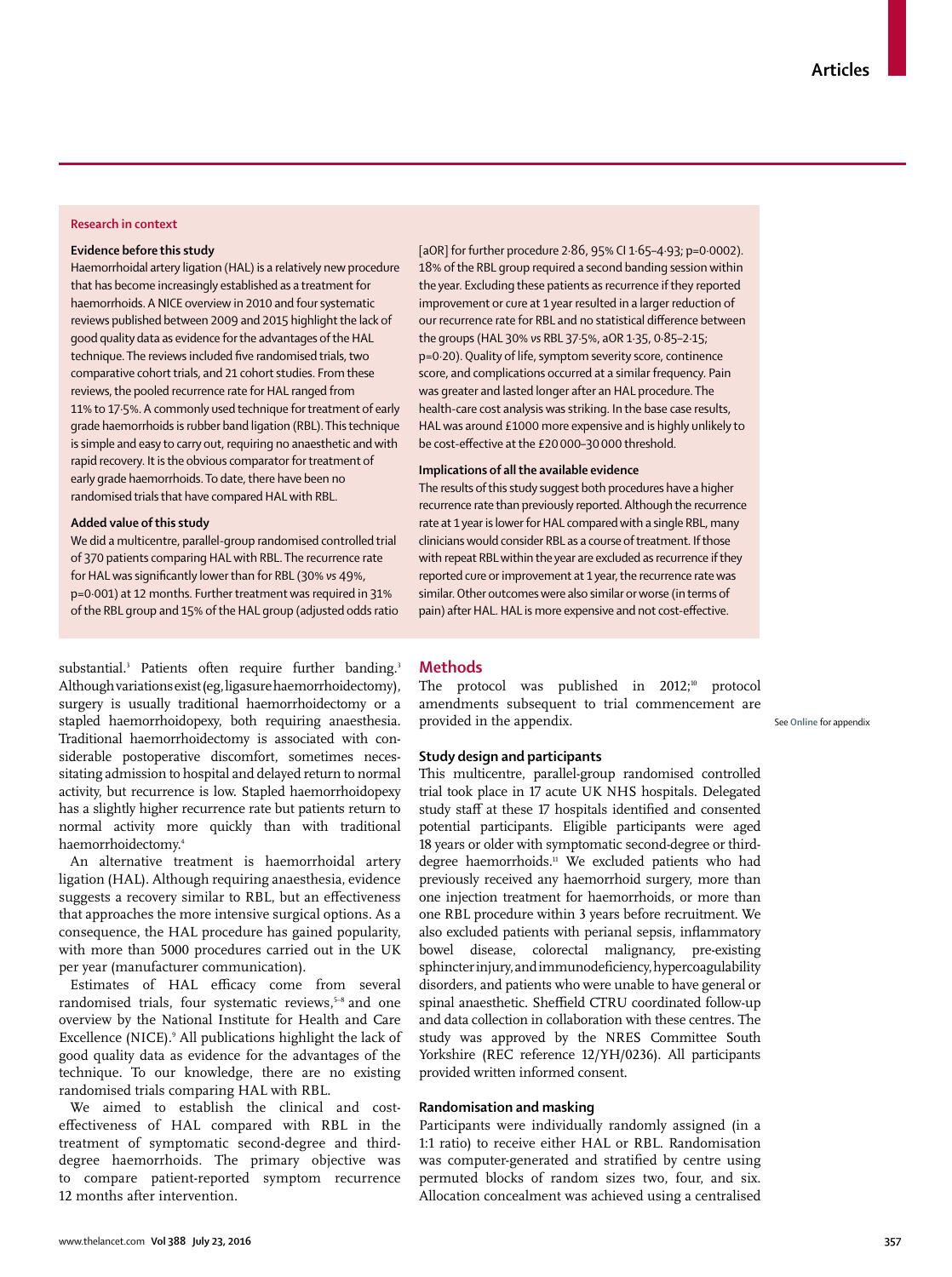web-based randomisation system in which the participant identifier was entered before the allocation was revealed. The study was open-label with no blinding of participants, clinicians, or research staff.

# **Procedures**

The pre-randomisation and baseline questionnaires included EQ-5D, pain visual analogue scale (VAS), Vaizey faecal incontinence score, and the Haemorrhoid Symptom Severity (HSS) score. Baseline data collected before the procedure (usually on the day of surgery) included ethnic origin, smoking history, height, weight, comorbidities, grade of haemorrhoid, and previous treatments for haemorrhoids.

RBL is performed with a device that applies a rubber band to each haemorrhoid via a proctoscope. This band constricts the blood supply causing it to become ischaemic before being sloughed off 1–2 weeks later. The resultant fibrosis reduces any prolapse that might be present. The procedure is a basic surgical skill that all senior staff within the NHS are familiar with and competent in performing. Bands were applied at the discretion of the surgeon but with a view to resolution of all disease.

HAL is performed with a proctoscope modified to incorporate a Doppler transducer. There are two types of equipment in common use, the HALO device (AMI HAL Doppler system, CJ Medical, Truro, UK) and the THD device (THD Lab, Correggio, Italy). Both devices enable accurate detection and targeted suture ligation of the haemorrhoidal arteries. When combined with a so-called pexy suture, both bleeding and haemorrhoidal prolapse are addressed. All surgeons participating in the trial ensured the need for a pexy suture due to prolapse was routinely assessed and recorded. The procedure is simple, uses existing surgical skills, and has a short learning curve, with the manufacturers recommending at least five mentored cases before independently practising. All surgeons involved in the study had completed this training and had carried out an additional five independent procedures before recruitment.

Day 1, 7, and 21 questionnaires were given to the participants following their procedure and data were either collected over the telephone or the questionnaire was returned by post or handed in at the 6 week visit. These questionnaires included EQ-5D and a pain VAS.

Questionnaires at 6 weeks were collected at the clinic visit (or over the telephone if there was no visit); these included EQ-5D, pain VAS, Vaizey score, HSS, and questions regarding further treatment.

The clinical assessment form was completed at the 6 week visit by the consultant or from patient notes. If a proctoscopy was completed, this information was recorded here, along with a recurrence question (same as the primary outcome question) data on any complications, further treatment and planned treatment.

To identify the proportion of patients with recurrent haemorrhoids at 12 months after intervention, since no validated patient-reported symptom score exists, we asked participants a question, 12 months post-intervention:<sup>12</sup> "At the moment, do you feel your symptoms from your haemorrhoids are: (1) cured or improved compared with before treatment; or (2) unchanged or worse compared with before treatment?

Patients were considered to have recurrent haemorrhoids when any of the following were recorded: "unchanged or worse compared with before starting treatment" at 12 months, patient reported; "any subsequent procedure" (RBL, HAL, haemorrhoidectomy, haemorrhoidopexy, haemorrhoidal injection or other relevant procedure) over the 12 months (general practitioner [GP] and/or hospital records); or presence of any symptoms or events that strongly indicate recurrence (among patients not meeting the two previous criteria), as adjudicated by two blinded trial investigators (JPT, SRB; appendix).

Other data collected from questionnaires at 12 months were: EQ-5D, pain VAS, Vaizey score, HSS, and questions regarding further treatment.

Postoperative assessment was included in the protocol, but was not carried out universally. If patients said they were better, many surgeons did not re-examine. This practice is in line with current majority clinical practice.

Complementary, adjunctive treatments (eg, dietary counselling, stool hygiene and habits, use of fibre, use of local therapies such as vasoconstrictors) were not specifically included in the trial and were prescribed at surgeon's discretion along the lines of the pragmatic study design.

#### **Outcomes**

The primary outcome was the proportion of patients with recurrent haemorrhoids at 12 months after procedure, derived from the patient's self-reported assessment in combination with resource use from their GP and hospital records.

Secondary endpoints assessed at 6 weeks and 12 months were: symptom severity (assessed with an HSS adapted from Nyström and colleagues),<sup>13</sup> incontinence inventories (assessed using the validated Vaizey faecal incontinence score),<sup>10</sup> pain (assessed using a 10 cm VAS), surgical complications, need for further treatment, persistent symptoms at 6 weeks, and healthstate utility based on the EQ-5D.<sup>10</sup>

#### **Statistical analysis**

Assuming the proportion of patients who experience recurrence after RBL is 30% and after HAL is 15%, the sample size required for 80% power and 5% significance was 121 individuals per group. To account for any between-surgeon variation and loss to follow-up, this number was increased to 175 per group, on the basis of a 10% attrition and a conservative assumption that there would be 14 surgeons in the trial and an intraclass correlation (ICC) of  $2.5\%$  in keeping with typical ICCs.<sup>14</sup> However, we considered it likely that each site would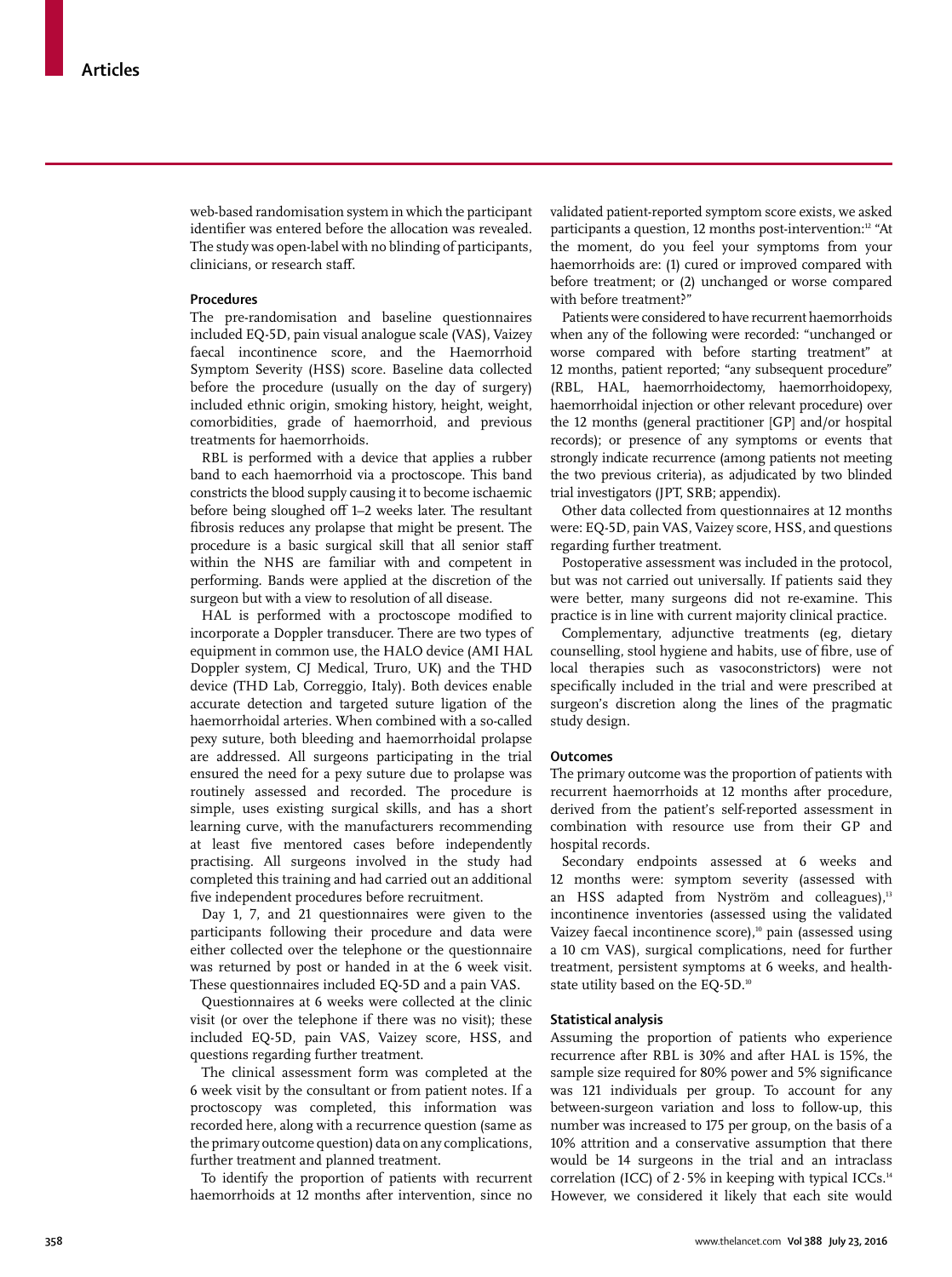www.thelancet.com**Vol 388 July 23, 2016 359**

have at least two surgeons, in which case the power to detect this difference was 85%; 90% power if there was no between-surgeon variation. Because the surgical procedure was well developed and standardised, ICC was expected to be virtually zero and we expected the proposed sample size to have closer to 90% power.

We did the primary analyses in individuals who had undergone one of the interventions and been followed up for at least 1 year (defined as the study population in text). We did additional analyses in the per-protocol (PP) population, restricted to those individuals who complied with the protocol. Deviations from the protocol that were not considered in relation to PP analysis were related to the consent process, missed windows for the assessments, eligibility (two leading to amending the exclusion criteria and two ineligible participants were withdrawn), and one participant was given general anaesthetic for the RBL procedure.

We did the analysis of recurrence using a random intercept logistic regression model in which covariates were treatment allocation, sex, age at surgery, and history of previous intervention as fixed effects; the surgeon was included as a random effect. Further sensitivity analyses assessed whether other baseline characteristics (symptom score, EQ-5D-5L, body-mass index) altered the strength or appeared to modify the treatment effect. We compared the severity of haemorrhoidal symptoms between groups using a generalised least squares regression model, with the same covariates as the primary outcome. We did some sensitivity analyses that adjusted for severity at randomisation (where available), at baseline, and the average of the two. The difference in symptom severity was compared separately for the 6-week and 12-month timepoints. We analysed EQ-5D-5L, incontinence, and pain in the same manner as symptoms. We compared descriptively the secondary outcome of complications elicited during the complications review interview or from the patient notes at 6 weeks and 1 year after intervention. A planned analysis of the time to recurrence was dropped because of the difficulty of eliciting the time of patientreported recurrence.

All confidence intervals were two-sided 95% intervals comparing HAL to RBL and all statistical hypotheses were two-sided tests. We did a cost-utility analysis in terms of incremental cost per quality-adjusted life-years (QALYs) gained. We calculated the costs (including repeat procedures) following the standard three stage approach: identification of resource use, measurement, and valuation using the National NHS reference costs. We did a secondary cost-effectiveness analysis, which estimated incremental cost per recurrence avoided. All costs were estimated from the NHS and personal social perspective as per NICE recommendations.<sup>15</sup> Analyses were undertaken using the R and Stata programs.

This project will be published in full in the *Public Health Research* journal series. This trial is registered (ISRCTN41394716).



# **Figure 1:** Trial profile

RBL=rubber band ligation. HAL=haemorrhoidal artery ligation.

969 patients screened

# **Role of the funding source**

The funder of the study had no role in study design, data collection, data analysis, data interpretation, or writing of the report. The corresponding author had full access to all the data in the study and had final responsibility for the decision to submit for publication.

# **Results**

Between Sept 9, 2012, and May 6, 2014, 372 participants (of the 969 screened) were randomly assigned to receive RBL or HAL; 187 participants were allocated to receive RBL, and 185 were allocated to receive HAL (figure 1).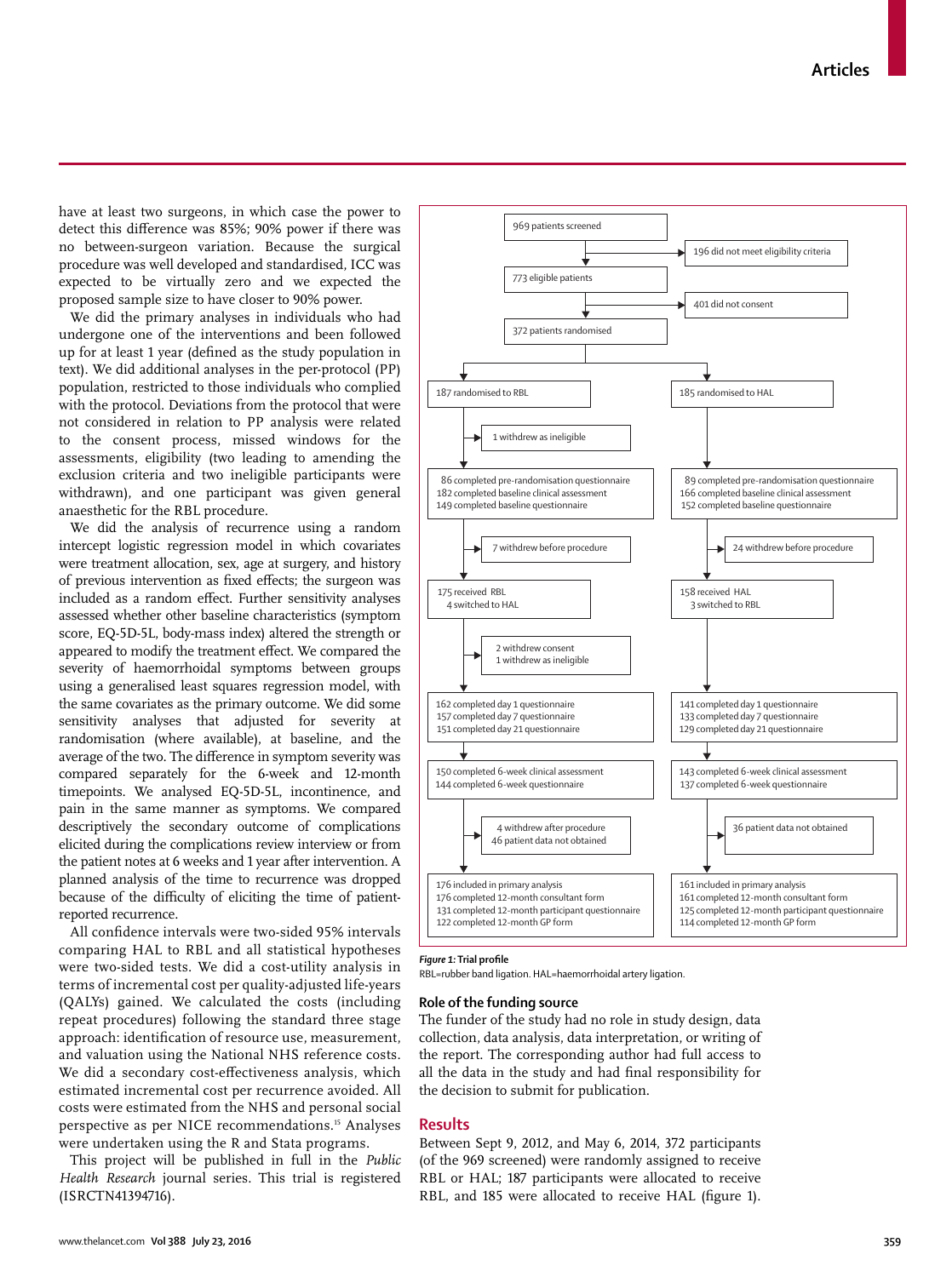|                                                                            | RBL (n=176)         | HAL (n=161)      |
|----------------------------------------------------------------------------|---------------------|------------------|
| Sex                                                                        |                     |                  |
| Male                                                                       | 99 (56%)            | 85 (53%)         |
| Female                                                                     | 77 (44%)            | 76 (47%)         |
| Age, years                                                                 |                     |                  |
| Mean (SD)                                                                  | 49.0 (12.9)         | 48.5(13.5)       |
| Median (IQR)                                                               | $50.5(38.5 - 58.0)$ | 49.0 (38.0-60.0) |
| Range                                                                      | $21.9 - 79.3$       | $20.2 - 74.6$    |
| Body-mass index, kg/m <sup>2</sup>                                         |                     |                  |
| Mean (SD)                                                                  | 28.0(557)           | 28.2(7.1)        |
| Median (IQR)                                                               | 27.0 (24.4-31.7)    | 26.8 (24.1-30.0) |
| Range                                                                      | $17.4 - 44.9$       | $18.8 - 67.4$    |
| <b>Grade of haemorrhoids</b>                                               |                     |                  |
| II(% )                                                                     | 115 (65%)           | 92 (57%)         |
| III(%)                                                                     | 60 (34%)            | 68 (42%)         |
| Missing                                                                    | $1(0.6\%)$          | $1(0.6\%)$       |
| <b>Previous treatment</b>                                                  |                     |                  |
| No(%)                                                                      | 124 (70%)           | 124 (70%)        |
| Yes $(\% )$                                                                | 52 (30%)            | 36(22%)          |
| Missing                                                                    | $\Omega$            | $1(0.6\%)$       |
| <b>Procedure information</b>                                               |                     |                  |
| Number of patients receiving procedure                                     | 172 (98%)           | 158 (98%)        |
| Median time from randomisation to procedure, days (IQR)                    | $0(0-19)$           | 62 (39-91)       |
| Number of patients receiving treatment on the same day<br>as randomisation | 114 (63%)           | $\Omega$         |

Data are n (%) or median (IQR). RBL=rubber band ligation. HAL=haemorrhoidal artery ligation.

*Table 1:* **Baseline demographic data by randomised group**

|                                                 | RBL (n=176)   | $HAL(n=161)$  |
|-------------------------------------------------|---------------|---------------|
| Recurrence                                      | 87 (49%)      | 48 (30%)      |
| Criteria for recurrence*                        |               |               |
| Self-reported recurrence                        | 37/130 (29%†) | 34/124 (29%†) |
| Subsequent procedure for haemorrhoids           | 57 (32%)      | 23 (14%)      |
| <b>RBL</b>                                      | 31 (18%)      | 14 (9%)       |
| <b>HAL</b>                                      | 23 (13%)      | 7(4%)         |
| Excisional haemorrhoidectomy                    | 4(2%)         | 7(4%)         |
| Stapled haemorrhoidopexy                        | 2(1%)         | 1(1%)         |
| Residual untreated symptoms from blinded review | 3(2%)         | $\Omega$      |

RBL=rubber band ligation. HAL=haemorrhoidal artery ligation. \*More than one criterion may apply. †Denominator is the number of patients returning the questionnaire (or form).

*Table 2:* **Recurrence at 12 months after procedure**

Two of these participants (both randomly assigned to RBL) were removed from the trial completely due to ineligibility: one before the procedure, and the second after the procedure. Of the 370 randomised participants who were followed up, 340 received treatment (figure 1); their baseline characteristics are shown in table 1.

340 participants received treatment (figure 1). Primary outcome data were available for 337 participants (161 in the HAL group and 176 in the RBL group). At 12 months, 256 fully completed patient questionnaires, 236 GP forms, and 337 consultant forms were returned. Follow-up was completed at sites on Aug 28, 2015. The median time from surgery to follow-up was 367 days (365–385) for the RBL group and 367 days (365–374) for the HAL group. There were 183 participants for whom all three of the 12 months forms were fully completed and returned (98 in the RBL group and 88 in the HAL group). The analysis population included all 176 participants in the RBL group and 161 participants in the HAL group for whom recurrence data were available, from either the patient, clinician, or GP. Four participants received HAL despite being randomly assigned to RBL, whereas three participants assigned to HAL received RBL. Since the findings in the primary analysis population and the PP population were similar, the reporting is restricted to the primary analysis population, with the exception of adverse events and complications which are by treatment received.

The number of participants with a recurrence at 12 months was 87 (49%) in the RBL group compared with 48 (30%) in the HAL group (adjusted odds ratio [aOR] 2·23, 95% CI 1·42–3·51, ICC=0·000; p=0·0005). The breakdown of recurrences, overall and by criteria is presented in table 2. The proportion of participants who reported recurrence was similar between groups, with 29% of respondents in both groups stating they believed symptoms from their haemorrhoids were unchanged or worse (aOR for self-reported recurrence  $1.06, 0.60 - 1.85$ ; p=0.85). The increased recurrence associated with RBL was mainly attributable to the high rate of additional procedures undertaken following initial intervention (32%), compared with 14% in the HAL group by 1 year follow-up (aOR for further procedure  $2.86, 1.65 - 4.93$ ; p=0.0002). A further three (2%) participants in the RBL group were considered to have symptoms consistent with recurrent haemorrhoids following review of medical contacts and procedures over the 12 month follow-up, which were undertaken blind to treatment group: in two cases the participants were recorded as possibly requiring further treatment at their 6-week visit but were subsequently lost to follow-up; a third had been admitted to hospital twice for excessive bleeding but had not undergone treatment.

At 6 weeks, data were available for 293 patients (figure). 43 (29%) of 150 participants in the RBL group reported their haemorrhoids as unchanged or worse, compared with 12 (8%) of 143 participants in the HAL group; additionally, one participant in each group had subsequently undergone RBL. Thus the overall number of patients with persistent symptoms was 44 (29%) versus 13 (9%); adjusted odds ratio 4·35 (95% CI 2·19–8·65; p<0·0001).

At 6 weeks, HSS scores were higher in the RBL group, indicating short-term symptoms were less pronounced following HAL (appendix). The mean scores were 4·0 (SD  $3.5$ ) in the RBL group and  $3.0$  ( $3.1$ ) in the HAL group, with an adjusted difference in means of  $1.0$ (95% CI 0 $\cdot$  3 to 1 $\cdot$ 8; p=0 $\cdot$ 010). No difference was apparent at 12 months, with the mean being  $3.6$  ( $3.2$ ) for RBL and  $3.6$  ( $3.3$ ) for HAL (adjusted difference  $0.0$ ,  $95\%$  CI  $-0.8$  to  $0.8$ ; p= $0.98$ ).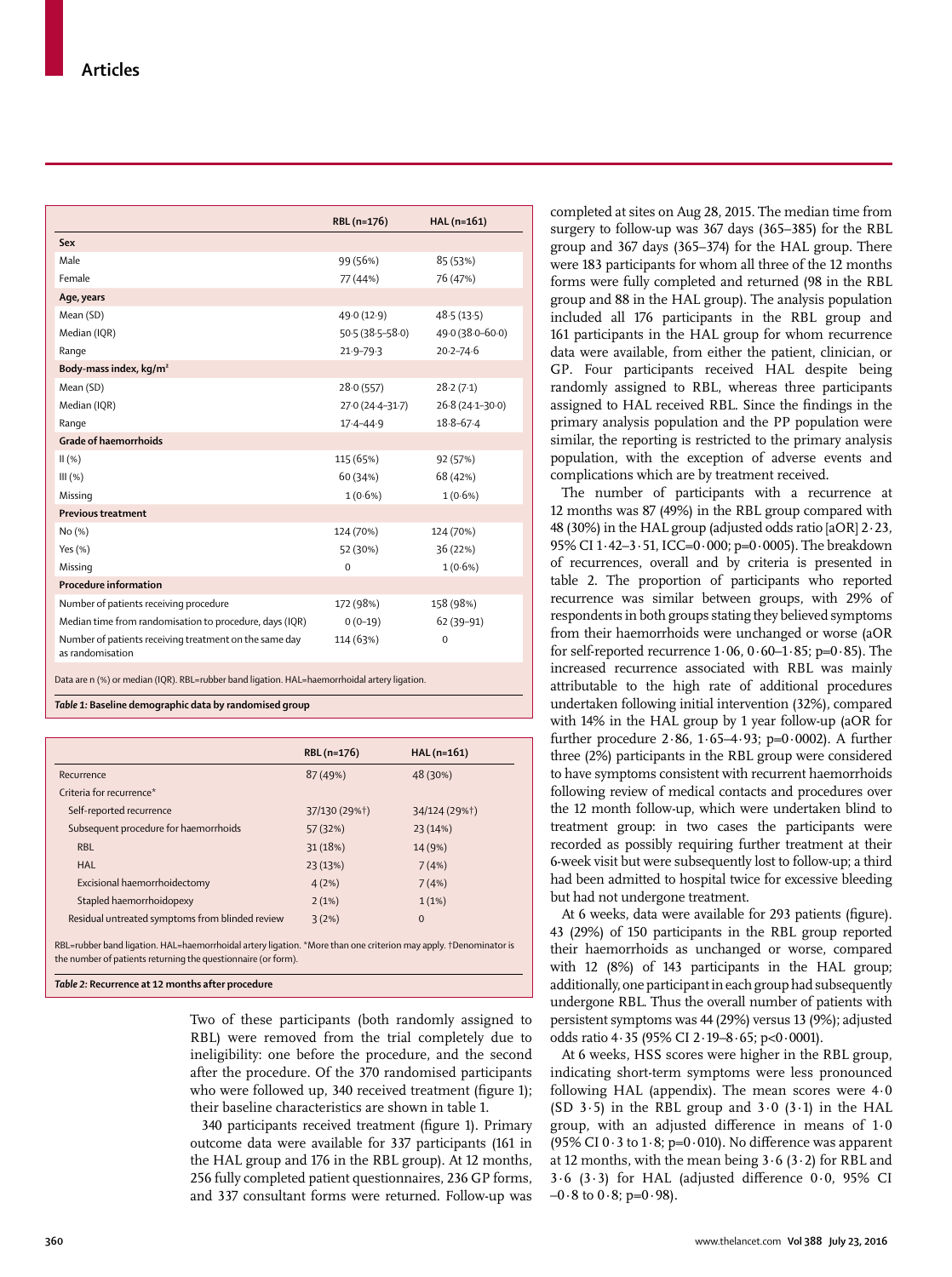Before intervention, the mean health utility (EQ-5D-5L) was around 0·9 in both groups but declined at days 1 and 7 in the HAL group (figure 2). For RBL the mean at day 1 was 0·84 (SD 0·19) and at day 7 it was 0·92 (0·15); in other words, health state was reduced for the first day but had reverted back at 1 week. By contrast, the mean health state for HAL had not returned to baseline values by day 7, with the mean being  $0.76$  (0 $\cdot$  22) at day 1 and  $0.83$  (0 $\cdot$  18) at day 7. The adjusted difference in means were  $0.08$  (95% CI  $0.04-0.13$ ; p< $0.001$ ) at day 1 and  $0.08$  (0.05-0.12; p= $0.001$ ) at day 7. The mean health utility was nearly similar with no statistical differences between the two groups (and above baseline values) at all timepoints from day 21 onwards.

The Vaizey faecal incontinence score was similar between groups (appendix). An improvement of around one unit was noted in both groups at 6 weeks, with a difference between groups of  $-0.1$  (95% CI  $-1.3$  to 1.0;  $p=0.86$ ). The improvement was maintained at 1 year, with a difference of  $0.5$  (95% CI –0.7 to –1.8; p=0.38).

Patients rated their current pain due to haemorrhoids at baseline and at four timepoints over the subsequent 6 weeks using a 10-point VAS. HAL was associated with more shortterm pain than was RBL. The mean pain 1 day after procedure was  $3.4$  (SD  $2.8$ ) in the RBL group and  $4.6$  (2 $.8$ ) in the HAL group (difference  $-1.2$ , 95% CI  $-1.8$  to  $-0.5$ ;  $p=0.0002$ ); at day 7 the mean scores were 1.6 (2.3) in the RBL group and  $3 \cdot 1$  (2 $\cdot$ 4) in the HAL group (difference  $-1 \cdot 5$ ,  $-2.0$  to  $-1.0$ ; p<0.0001). The mean pain was similar between groups at 21 days (1·3 [2·0] in the RBL group *vs* 1·4  $[1.9]$  in the HAL group; difference  $-0.1$ ,  $-0.6$  to  $0.3$ ; p=0.44) and 6 weeks  $(1\cdot2 [2\cdot1]$  in the RBL group  $\nu s \cdot 1\cdot 0$  [ $1\cdot 8$ ] in the HAL group; difference  $0.2$ ,  $-0.2$  to  $0.7$ ; p= $0.32$ ).

15 individuals reported serious adverse events requiring hospital admission (table 3). One patient experienced several episodes of bleeding after RBL; further investigations revealed a rectal tumour. This serious adverse event was classified as pre-existing and was not included. Of the remaining 14 serious adverse events, 12 (7%) were among participants treated with HAL (one of whom had been switched from the RBL group) and two (1%) were in those treated with RBL. Six patients had pain requiring prolonged hospital stay (five treated with HAL, one treated with RBL), three had bleeding (not requiring transfusion, two treated with HAL, one treated with RBL), two had urinary retention, two had vasovagal upset, and one had possible sepsis (treated with antibiotics); all 14 events were prespecified as expected in the study protocol.

The main findings of within trial cost-utility analysis suggest that the HAL procedure appeared not to be costeffective compared with RBL at a cost-effectiveness threshold of  $f$ 20000–30000 per QALY. In the base-case results, the difference in mean total costs was  $f1027$ higher for HAL than for RBL (table 4). QALYs were higher for HAL than for RBL; however, the difference was very small (0·010), resulting in an incremental costeffectiveness ratio (ICER) of  $f104427$  per additional QALY. At £20 000 per QALY threshold, HAL has zero



*Figure 2:* **Mean EQ-5D scores with 95% CIs over 12 months follow-up**

Some participants did not complete all measures in the forms, five participants (three in the RBL group, two in the HAL group) did not complete the EQ-5D score measure. RBL=rubber band ligation. HAL=haemorrhoidal artery ligation.

|                                                                            | <b>RBL</b> group<br>$(n=178)$ | <b>HAL</b> group<br>$(n=162)$ |  |  |  |
|----------------------------------------------------------------------------|-------------------------------|-------------------------------|--|--|--|
| Any serious adverse events                                                 | 2(1%)                         | 12(7%)                        |  |  |  |
| <b>Excessive bleeding</b>                                                  | $\Omega$                      | 3(2%)                         |  |  |  |
| Urinary retention                                                          | $\Omega$                      | 2(1%)                         |  |  |  |
| <b>Sepsis</b>                                                              | $\Omega$                      | $1(-1%)$                      |  |  |  |
| Pain requiring hospital admission                                          | $\mathbf{1}$                  | $5*$                          |  |  |  |
| Vasovagal upset                                                            | $\mathbf{1}$                  | $\mathbf{1}$                  |  |  |  |
| RBL=rubber band ligation. HAL=haemorrhoidal artery ligation. *Includes one |                               |                               |  |  |  |

patient randomly assigned to RBL, but who received HAL.



|                                                                                                   | <b>RBL</b> | HAI   | Mean difference<br>(SE) | 95% CI         | p value |  |  |  |
|---------------------------------------------------------------------------------------------------|------------|-------|-------------------------|----------------|---------|--|--|--|
| Costs(E)                                                                                          | 723        | 1750  | 1027 (124)              | 782-1272       | <0.0001 |  |  |  |
| <b>OALYs</b>                                                                                      | 0.919      | 0.924 | 0.01(0.01)              | $-0.02 - 0.04$ | 0.4890  |  |  |  |
| RBL=rubber band ligation. HAL=haemorrhoidal artery ligation.<br>OALY=quality-adjusted life-years. |            |       |                         |                |         |  |  |  |
| Table 4: The mean difference in total costs and QALYs for HAL versus RBL                          |            |       |                         |                |         |  |  |  |

probability of being cost-effective; at  $f$ 30 000 threshold, it has  $0.05$  probability of being cost-effective.

The mean total cost per patient for HAL was  $f_1$ 1750 (95% CI 1333–2167) compared with £723 (551–896) for RBL (table 3).

Among the 80 participants who required a further procedure, the majority (15 of 23 in the HAL group and 45 of 57 in the RBL group) underwent a single procedure and in most cases this was RBL, although some variation was noted across centres: the cost of an additional RBL procedure in this trial was  $f$ 523 $\cdot$ 16. As RBL is a brief outpatient procedure with (relatively) minimal inconvenience to the patient, it could be argued that a repeat RBL is not itself indicative of a recurrence.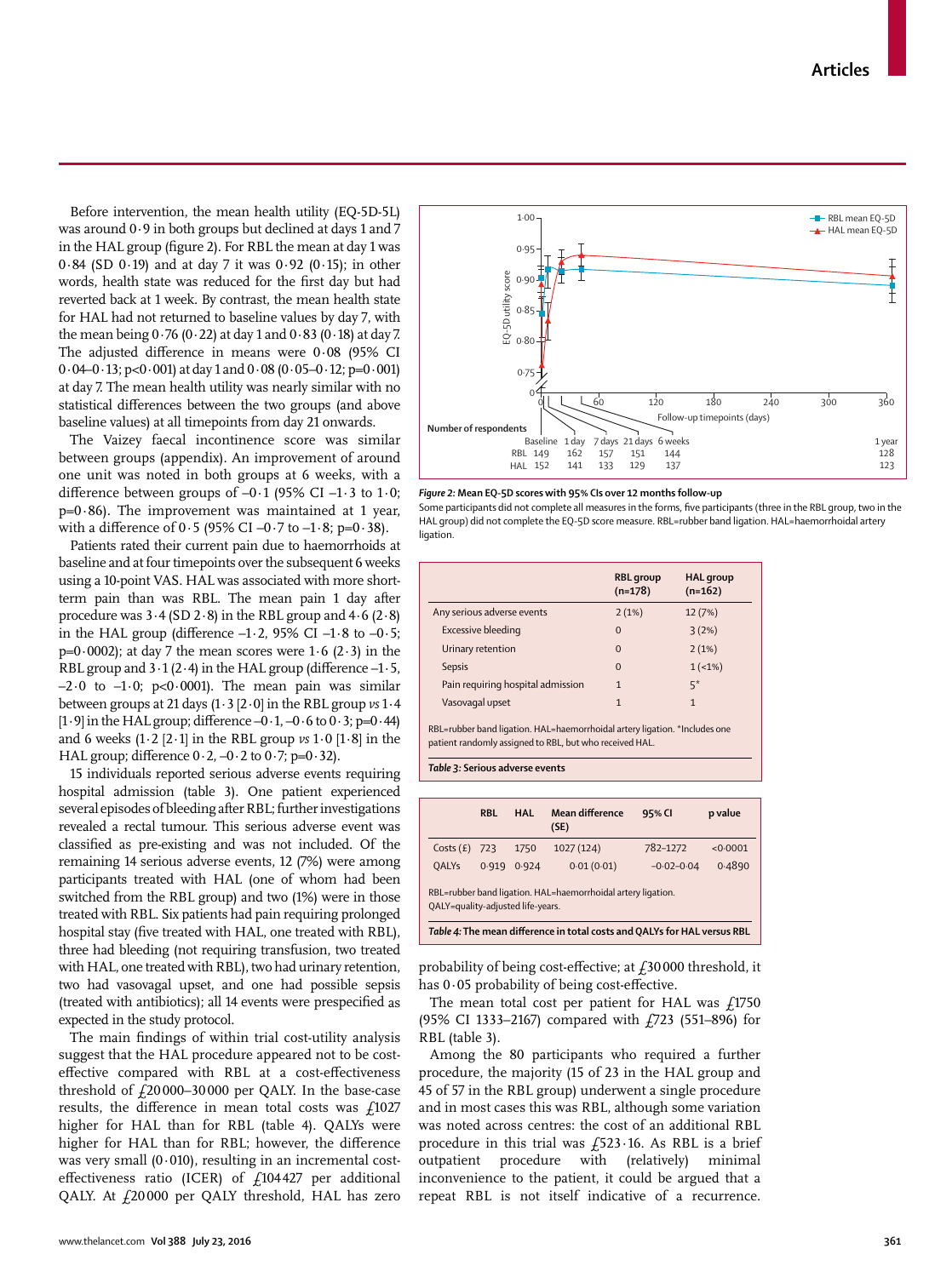Consequently, we did an additional post-hoc analysis to investigate the extent to which recurrence differed between an outpatient course of RBL treatment and HAL (ie, excluding second bandings in the RBL group). Of the 31 patients in the RBL group who underwent repeat RBL, 21 were reclassified as non-recurrences since they reported being cured or improved at 1 year. This analysis changed the number of recurrences to 66  $(37.5%)$  in the RBL group, and 48 (30%) in the HAL group (adjusted odds ratio 1·35, 95% CI 0·85–2·15; p=0·20).

A further (post-hoc) analysis looked at the proportion of participants whose symptom score was either zero or one, since this number corresponds to the definition of cure used by Nyström.<sup>13</sup> The proportions suggest that although there were more "cured" patients in the HAL group at 6 weeks (31% RBL *vs* 38% HAL) and 1 year (27% RBL *vs* 31% HAL), there was no statistical difference between the groups (adjusted OR  $0.73$ ,  $0.44-1.22$ ; p= $0.23$  at 6 weeks and OR  $0.79$ ,  $0.46$  to  $1.38$ ;  $p=0.42$  at 1 year).

The trial design meant that there was a difference between interventions in terms of dates of randomisation and surgery (RBL was often carried out immediately whereas HAL patients went onto a waiting list; see table 1). Because of this, baseline data were recorded both at randomisation and at the time of surgery. The extent of agreement was generally similar regardless of the severity.

# **Discussion**

Recurrence 12 months after HAL was significantly lower than after RBL. Haemorrhoidal disease is a benign condition with treatment primarily aimed at addressing symptoms. In the absence of a validated symptom scoring system, we felt the most important determinant of treatment success was patient-reported outcome of improvement and the need to avoid additional procedures. Where patients had undergone further intervention for haemorrhoids, they were considered to have recurred. Based on this premise, HAL appears superior. This apparent superiority should be put in practical context. 18% of the participants in the RBL group underwent repeat banding. This is common practice and patients might find this re-banding a more palatable option than having an operation if it has the same potential for improvement. Indeed some clinicians deem RBL as a course of treatment. Including these patients as a success (if they reported improvement at 12 months) resulted in a reduction in recurrence and no statistical difference between the groups.

The choice of patient-defined recurrence as our primary outcome was supported by a robust patient and public involvement exercise carried out during trial design. Clinical experience indicates that the physical appearance of the anal cushions post-treatment correlates poorly with patients' symptoms, meaning anorectal visualisation is not a reliable surrogate of success.16 We therefore asked participants a question, 12 months after intervention, based on a simple, dichotomised definition of recurrence

as described by Shanmugam and colleagues*.* 12 This definition is not universal—indeed no standardised definition of recurrence exists. This is the most obvious explanation for our recurrence rates following HAL, higher than those reported in systematic reviews (11–17·5%).5,6 Some previous studies have relied on clinical examination and patient-reported symptoms, $17-21$  others solely on symptomatology.<sup>22,23</sup> When considering symptoms only, some investigators consider a patient recurrence-free if they have no perianal symptoms at all; others simply an improvement. An example of variation dependent on this definition is provided by one study reporting a recurrence rate of 60%, 30 months after a HAL procedure, yet 86% of patients simultaneously described a significant improvement in symptoms.<sup>22</sup> Other factors that influence recurrence include duration of follow-up. We chose to assess recurrence at 12 months because published data suggest most recurrences occur in less than 1 year.19 However, our data indicate that persistent symptoms were lower for both groups at 6 weeks (HAL 9% *vs* RBL 29%) with major deterioration over the year and it is not clear if or when this deterioration plateaus.

The mean symptom severity score improved after both interventions by 2 to 3 points on a 15 point scale at 6 weeks. Accounting for other variables in the model (age, gender, previous treatment, and baseline score), those undergoing RBL had a higher HSS score at this timepoint but no difference was apparent at 1 year. The improvement after both interventions was not as great as that seen by Nyström and colleagues who observed a difference of about 6 points after intervention.<sup>12</sup> However, in that study the preoperative score was higher than in ours, reflecting a higher grade of haemorrhoids pre-treatment.

Applying the Nyström definition of cure as 0–1 point on this scoring system,<sup>13</sup> there was no difference between the two interventions at any timepoint. Indeed, it is striking how few patients reported such a score despite considering themselves to be cured or improved according to our primary outcome measure. This finding suggests that many patients are not concerned with a certain level of persistent symptoms related to haemorrhoids.

Intervention for haemorrhoids is essentially aimed at improving quality of life, which therefore becomes an important indicator of success. Our results suggest that the majority of patients in both groups had an improvement in quality of life above baseline after intervention from day 21 onwards. Before this date there was a difference in favour of RBL, probably related to the fact that the HAL procedure was more painful and pain lasted longer. Although no long-term difference was seen between the two groups, both interventions did result in a small improvement in quality-of-life score. Therefore, both interventions appear worthwhile from this perspective. The alternative management option of reassurance following exclusion of a sinister cause for the symptoms and giving general lifestyle advice might not be appropriate.<sup>24</sup>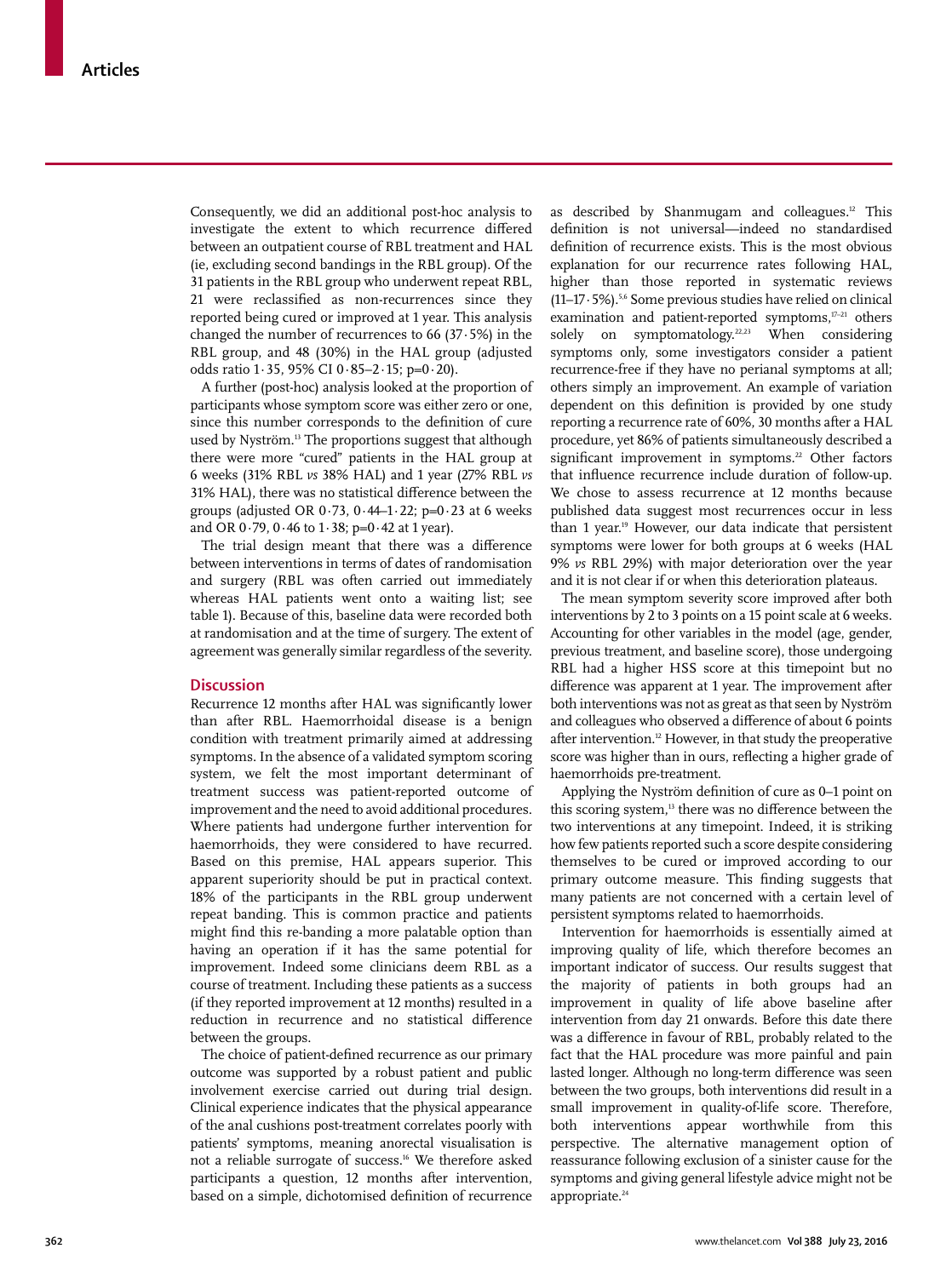Resting anal sphincter tone maintains continence and the haemorrhoidal tissue contributes to the formation of a hermetic seal. It follows that disruption of this tissue due to prolapse potentially leads to anal leakage. Our results are consistent with this: at baseline the majority of participants from both groups had no or very mild incontinence. Correction of the prolapse resulted in a small reduction in the mean continence score after both interventions with no difference between interventions.

Most patients reported pain following both procedures. For RBL this was usually of low intensity, and resolved rapidly to below baseline with approximately half of patients requiring analgesics for a few days. For HAL, the pain was significantly greater up to 1 week but had resolved in almost all patients by 3 weeks. Daily analgesia was required by most for the first week but tailed off, such that at 3 weeks three-quarters of patients had stopped taking medication. There are few randomised trials where VAS scores have been used as we have used them; summarising these findings suggests most patients have moderate pain in the first few days after an HAL, but that this pain recedes to minimal or no pain by  $1-3$  weeks,  $22,23,25$ consistent with our results.

The incidence of adverse events was low for both treatment groups. Two patients from the RBL group required hospitalisation. This is relevant as the procedure is usually carried out in the outpatient department, often with minimal consent. There is a vogue for some hospitals to arrange for the RBL procedure to be carried out in a day-case theatre environment, allowing a formal consent process. Day-case admission, with a short period of observation, may have avoided the need for hospital admission in only one patient in our trial who had immediate severe pain post-procedure.

The health-care cost analysis is striking. In the base case analysis, HAL is around  $f1000$  more expensive than RBL. Since there is little difference in overall health-related quality of life between the two procedures, the ICER per additional QALY is very high and significantly exceeds a cost-effectiveness threshold of  $f$ 20000–30000 per QALY. Even if a difference in recurrence is assumed (ie, single RBL procedure *vs* HAL) the cost-effectiveness ratio in terms of cost per recurrence avoided is approximately £5000. Essentially, HAL is highly unlikely to be costeffective at the  $f20000-30000$  per QALY threshold.

Data regarding health-care costs from other studies is sparse. Cost analysis has been carried out in one trial comparing stapled haemorrhoidopexy with RBL,<sup>26</sup> with the cost of stapled haemorrhoidopexy being substantially higher and unlikely to be considered cost-effective at 1 year. However, the authors assumed that the cost due to increased recurrence with RBL would mean that this difference would fall over time. This assumption might be true for HAL, although the relative low cost of RBL makes it unlikely. It is probably more cost-effective for patients to return for a further RBL if recurrence occurs at any time.

We noted more patients who withdrew in the HAL group than in the RBL group. The main reason for the difference in withdrawal relates to patients withdrawing consent. 15 patients from the HAL group withdrew consent compared with two from the RBL group. This difference inevitably relates to the waiting time for intervention. RBL was often carried out immediately after randomisation whereas for HAL patients were put on a waiting list. In some instances the waiting list was very long (up to 270 days). There were otherwise no differences in the baseline characteristics for those that withdrew.

The pragmatic, multicentre design, using a mix of NHS district general and teaching hospitals across the UK, ensures that the results are generalisable to all patients seeking treatment for grade II–III haemorrhoids. However, there are potential limitations. First, the length of follow-up might not be adequate; extended follow-up might demonstrate further deterioration in symptoms, altering health-care costs. Second, we used the Goligher grading system for haemorrhoids, which has been criticised for its definition of grade IV haemorrhoids;<sup>16</sup> there is less ambiguity with regard to lower grades but misclassification is common.<sup>27</sup> Third, although HAL appears simple and easy to learn, there might be a prolonged learning curve. Some studies describe a poorer outcome in initial patients.28,29 Our trial required that surgeons had to have carried out at least five mentored cases and an additional five procedures before recruitment (based on manufacturer recommendations), but no data exist to define when competence is reached. The final limitation is the lack of a validated scoring system for haemorrhoids. At the time of design of this trial there were no such systems available. Subsequent to our study starting, a scoring system has been developed.30

In conclusion, HAL is more effective than single RBL. If, however, RBL is considered a course of treatment involving repeat banding, the procedures are equally effective. Similarly, symptom severity score, complications, quality of life, and continence score are no different between HAL and RBL, and patients had more pain in the early postoperative period after HAL. HAL is significantly more expensive and unlikely to be cost-effective. Because of this, patients (and commissioners) might prefer a course of RBL for the treatment of haemorrhoids.

#### **Contributors**

SRB, KB (Trial Manager), MB (Senior Statistician), NS (Statistician), and AAl (Health Economist) together produced the first draft of the report. SRB, JPT, DH (CTRU Assistant Director), AJMW, MB, NS, and AJW (Senior Health Economist) conceived of or designed the work. The HubBLe Study team contributed to the acquisition of data for the work. SRB, JPT, AJW, MB, NS, and AAl were involved in the analysis of data.

#### **The HubBLe Study team**

Lizzie Swaby (School of Health and Related Research [ScHARR], University of Sheffield, Sheffield, UK); Simon Radley (University Hospitals Birmingham NHS Foundation Trust, Birmingham, UK); Oliver Jones (Oxford University Hospitals NHS Trust, Oxford, UK); Paul Skaife (Aintree University Hospital NHS Foundation Trust, Liverpool, UK); Anil Agarwal (North Tees and Hartlepool NHS Foundation Trust, Hartlepool, UK); Pasquale Giordano (Barts Health NHS Trust, London, UK); Marc Lamah